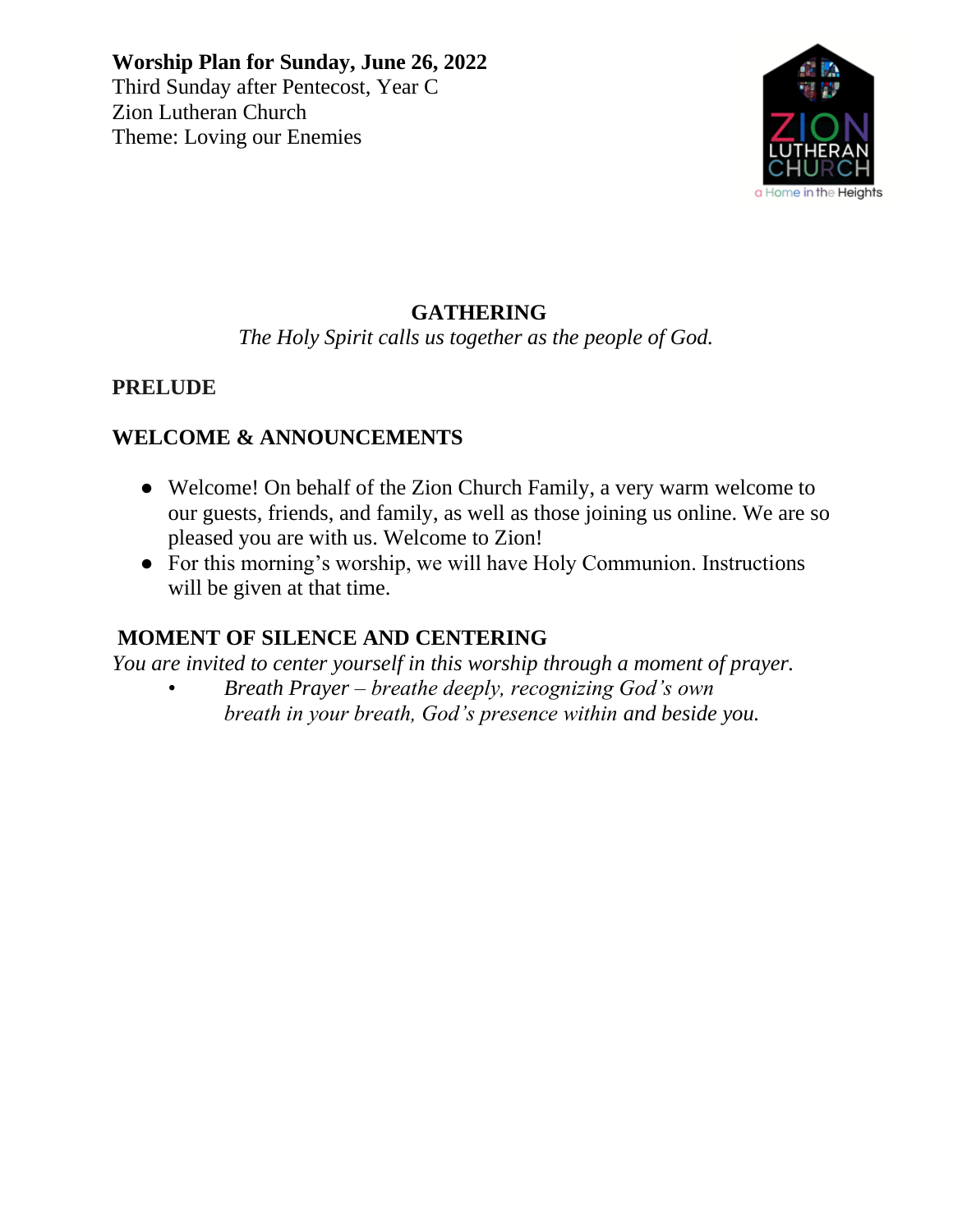#### **GATHERING SONG - #732 Borning Cry**

- 1 "I was there to hear your borning cry, I'll be there when you are old. I rejoiced the day you were baptized to see your life unfold. I was there when you were but a child, with a faith to suit you well; in a blaze of light you wandered off to find where demons dwell."
- 2 "When you heard the wonder of the Word I was there to cheer you on; you were raised to praise the living Lord, to whom you now belong. If you find someone to share your time and you join your hearts as one, I'll be there to make your verses rhyme from dusk till rising sun."
- 3 "In the middle ages of your life, not too old, no longer young, I'll be there to guide you through the night, complete what I've begun. When the evening gently closes in and you shut your weary eyes, I'll be there as I have always been, with just one more surprise."
- 4 "I was there to hear your borning cry, I'll be there when you are old. I rejoiced the day you were baptized to see your life unfold."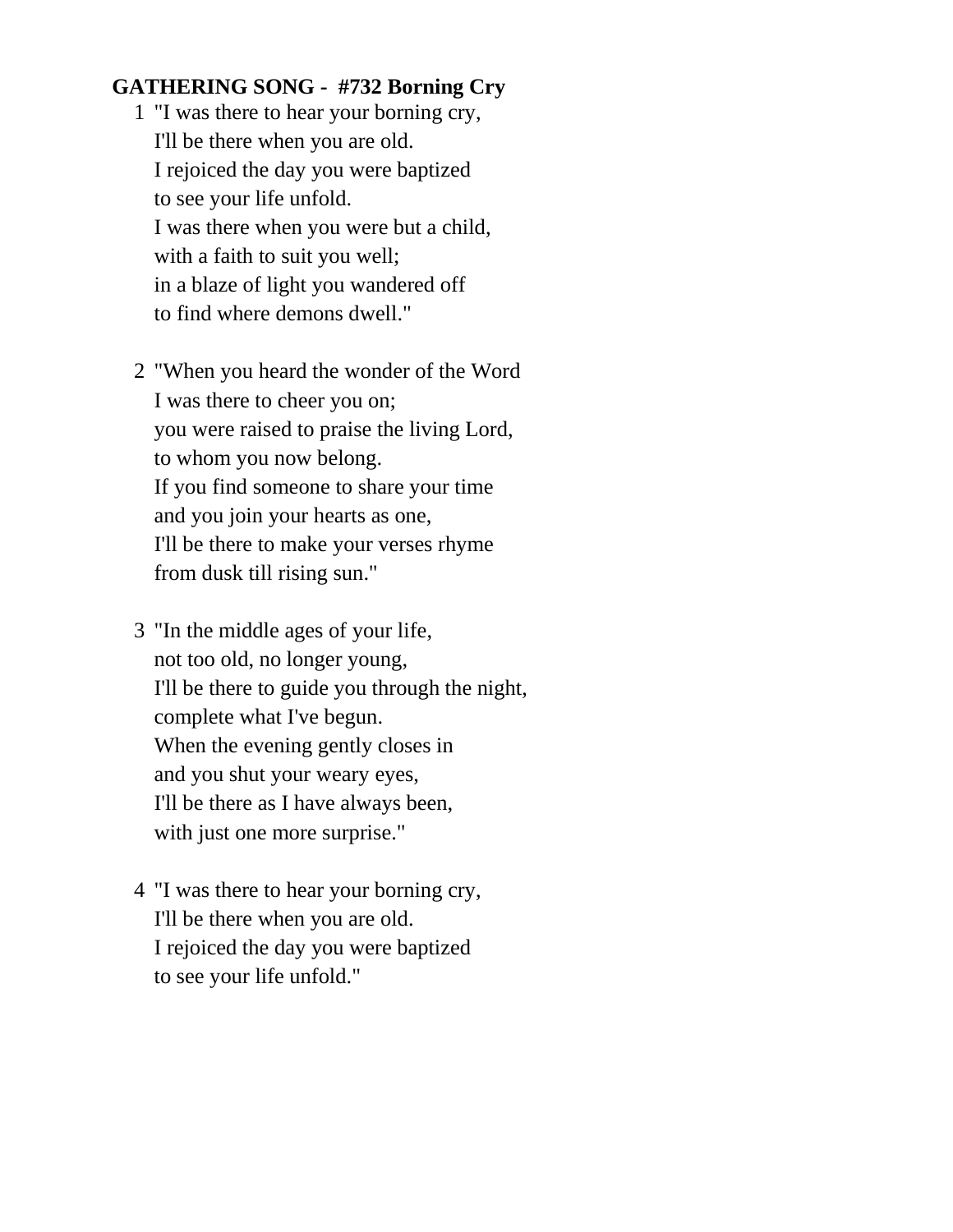# **HOLY BAPTISM of Henry Carter**

#### **Presentation**

#### *Candidates for baptism, sponsors, and parents gather with the ministers at the font.*

P God, who is rich in mercy and love, gives us a new birth into a living hope through the sacrament of baptism. By water and the Word, God delivers us from sin and death and raises us to new life in Jesus Christ. We are united with all the baptized in the one body of Christ, anointed with the gift of the Holy Spirit, and joined in God's mission for the life of the world.

*Sponsors for each candidate, in turn, present the candidates:*

- P I invite the sponsors to present Henry for baptism.
- S I present Henry Carter for baptism.
- P Called by the Holy Spirit, trusting in the grace and love of God, do you desire to have your child baptized into Christ?
- Parents:I do.
- P As you bring your child to receive the gift of baptism, you are entrusted with responsibilities:

to live with them among God's faithful people, bring them to the word of God and the holy supper, teach them the Lord's Prayer, the Creed, and the Ten Commandments, place in their hands the holy scriptures, and nurture them in faith and prayer, so that your children may learn to trust God, proclaim Christ through word and deed, care for others and the world God made, and work for justice and peace. Do you promise to help your child grow in the Christian faith and life?

Parents: I do.

P:Sponsors, do you promise to nurture Henry in the Christian faith as you are empowered by God's Spirit, and to help him live in the covenant of baptism and in communion with the church?

Sponsors*:* I do.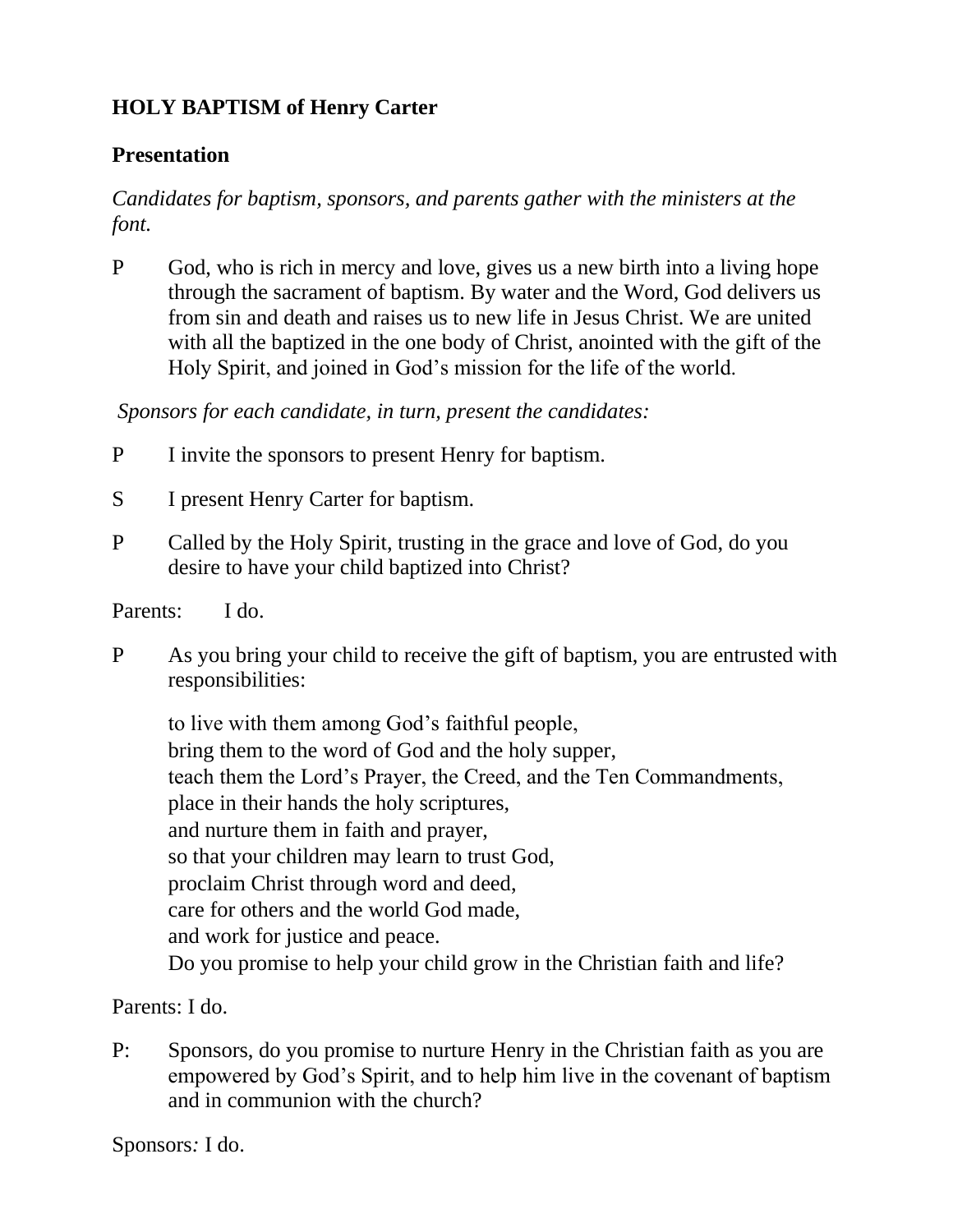- P People of God, do you promise to support Henry and pray for him in his new life in Christ?
- **C We do.**

## **Thanksgiving at the Font**

*Water may be poured into the font during the thanksgiving.*

P The Lord be with you.

### **C And also with you.**

P Let us give thanks to the Lord our God.

# **C It is right to give our thanks and praise.**

- P We give you thanks, O God, for in the beginning your Spirit moved over the waters and by your Word you created the world, calling forth life in which you took delight. Through the waters of the flood you delivered Noah and his family, and through the sea you led your people Israel from slavery into freedom. At the river your Son was baptized by John and anointed with the Holy Spirit. By the baptism of Jesus' death and resurrection you set us free from the power of sin and death and raise us up to live in you. Pour out your Holy Spirit, the power of your living Word, that those who are washed in the waters of baptism may be given new life. To you be given honor and praise through Jesus Christ our Lord, in the unity of the Holy Spirit, now and forever.
- **C Amen.**

# **Baptism**

- P Henry, I baptize you in the name of the Father, and of the Son, and of the Holy Spirit.
- **C Amen.**
- A You belong to Christ, in whom you have been baptized. Alleluia.
- P Let us pray. We give you thanks, O God, That through water and the Holy Spirit you give your daughters and sons new birth, cleanse them from sin, and raise them to eternal life.

*Laying both hands on the head of each of the newly baptized, the minister prays for each:*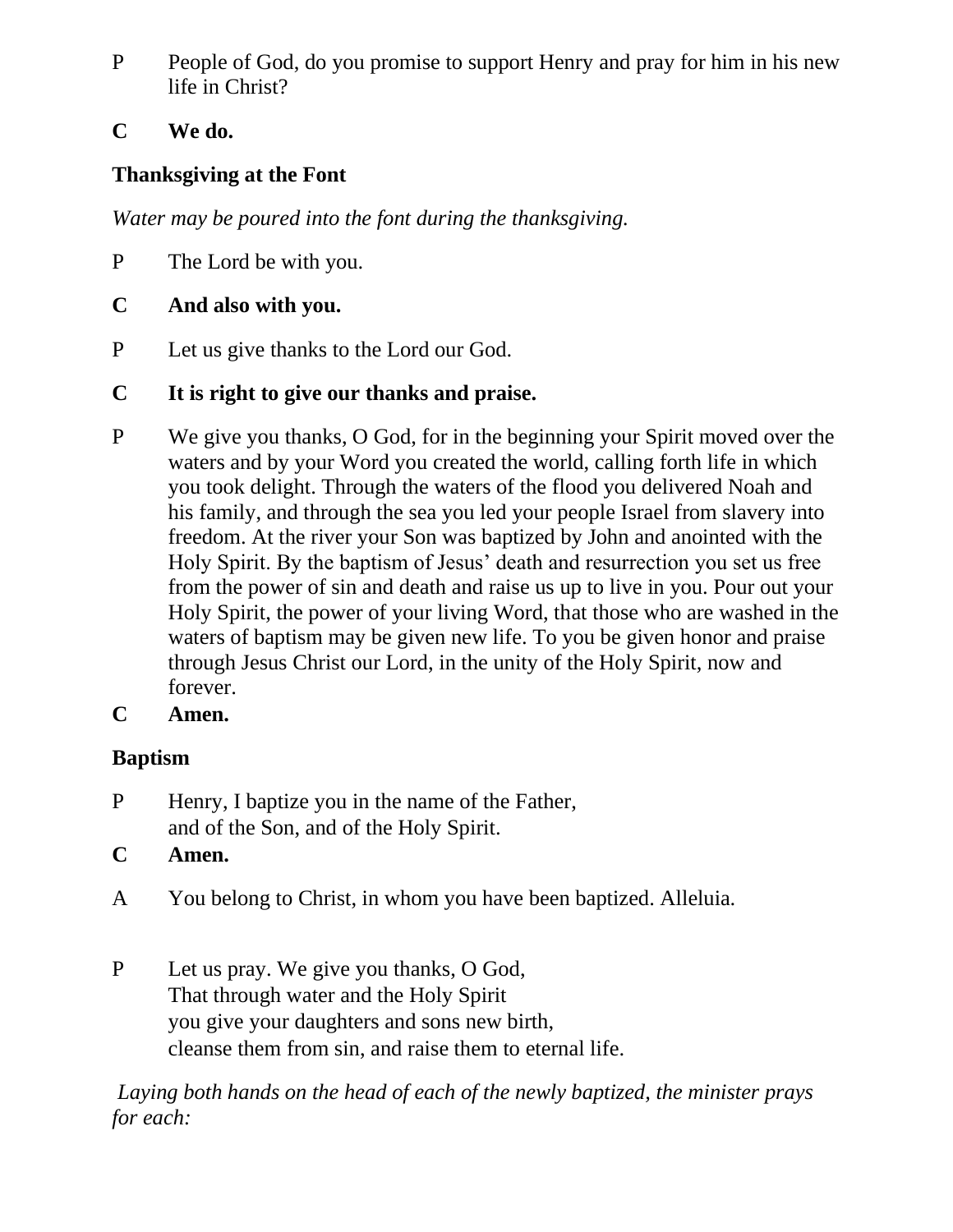P Sustain Henry with the gift of your Holy Spirit: the spirit of wisdom and understanding, the spirit of counsel and might, the spirit of knowledge and the fear of the Lord, the spirit of joy in your presence, both now and forever.

#### **C Amen.**

*The presiding minister marks the sign of the cross on the forehead of the baptized.*

- P Henry, child of God, you have been sealed by the Holy Spirit and marked with the cross of Christ forever.
- **C Amen.**

### **Welcome**

*A lighted candle may be given to the sponsor the newly baptized:*

A Let your light so shine before others that they may see your good works and glorify your Father in heaven.

*The ministers and the baptismal group face the assembly. A representative of the congregation leads the assembly in the welcome.*

- A Let us welcome the newly baptized.
- **C We welcome you into the body of Christ and into the mission we share: join us in giving thanks and praise to God and bearing God's creative and redeeming word to all the world.**

#### **GREETING**

- P The grace of our Lord Jesus Christ, the love of God, and the communion of the Holy Spirit be with you all.
- **C And also with you.**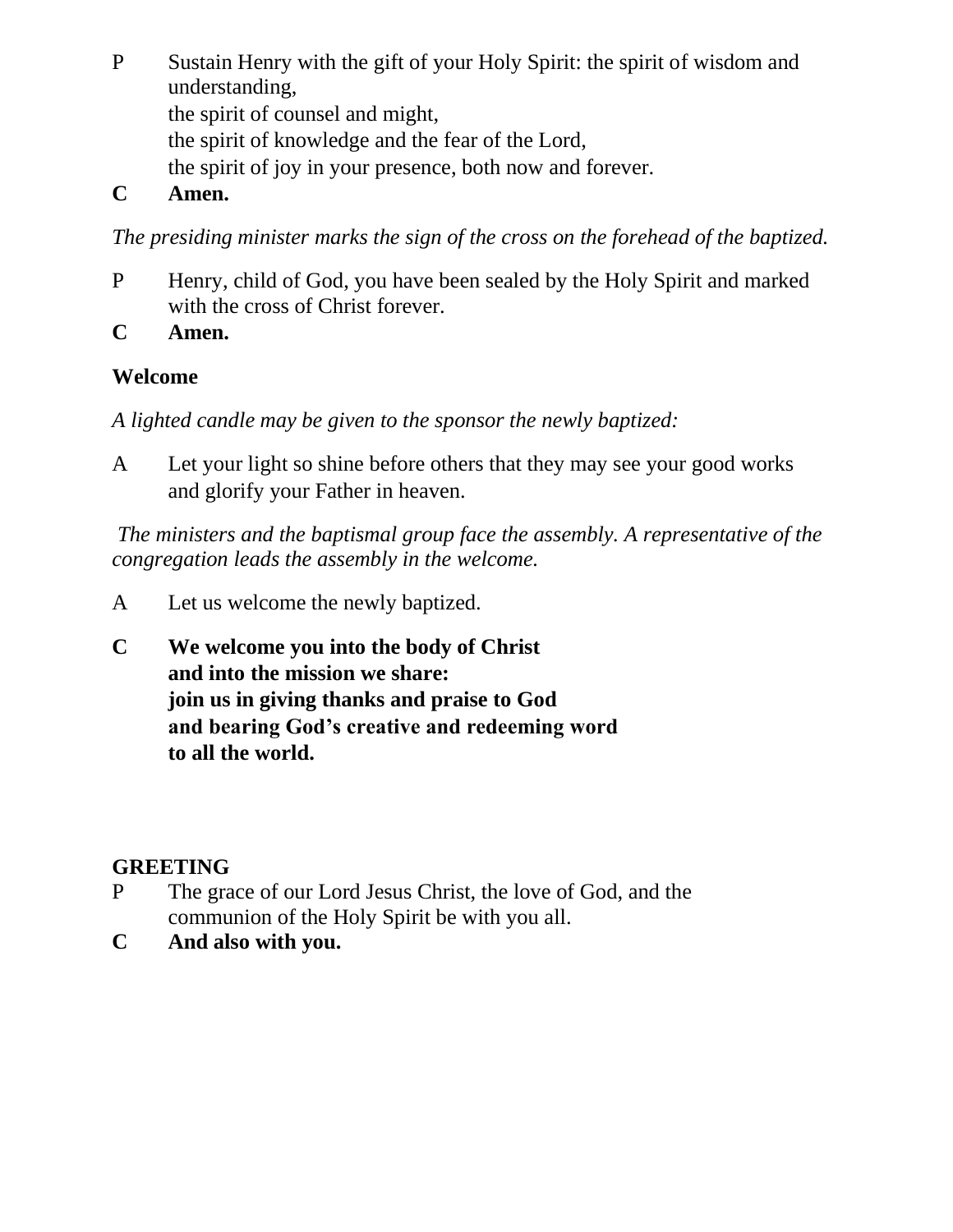

#### **PRAYER OF THE DAY**

- P The Lord be with you.
- **C And also with you.**
- P Let us pray. Sovereign God, when our hearts are hardened by the world around us, you call us back to you. Grant us soft hearts and gentle spirits, that we might walk in the way of love that is shown to us by your Son, Jesus Christ, who lives and reigns with you and the Spirit, one God, now and forever.
- **C Amen.**

#### **WORD**

*God speaks to us in Scripture reading, preaching and song.*

#### **FIRST READING**

*A reading from the book of 1 Kings 19:15-16, 19-21 pg. 285, pew bible* <sup>15</sup>Then the LORD said to [Elijah,] "Go, return on your way to the wilderness of Damascus; when you arrive, you shall anoint Hazael as king over Aram. <sup>16</sup>Also you shall anoint Jehu son of Nimshi as king over Israel; and you shall anoint Elisha son of Shaphat of Abel-meholah as prophet in your place.

<sup>19</sup>So he set out from there, and found Elisha son of Shaphat, who was plowing. There were twelve yoke of oxen ahead of him, and he was with the twelfth. Elijah passed by him and threw his mantle over him. <sup>20</sup>He left the oxen, ran after Elijah, and said, "Let me kiss my father and my mother, and then I will follow you." Then Elijah said to him, "Go back again; for what have I done to you?" <sup>21</sup>He returned from following him, took the yoke of oxen, and slaughtered them; using the equipment from the oxen, he boiled their flesh, and gave it to the people, and they ate. Then he set out and followed Elijah, and became his servant. Word of God, word of life.

# **C Thanks be to God.**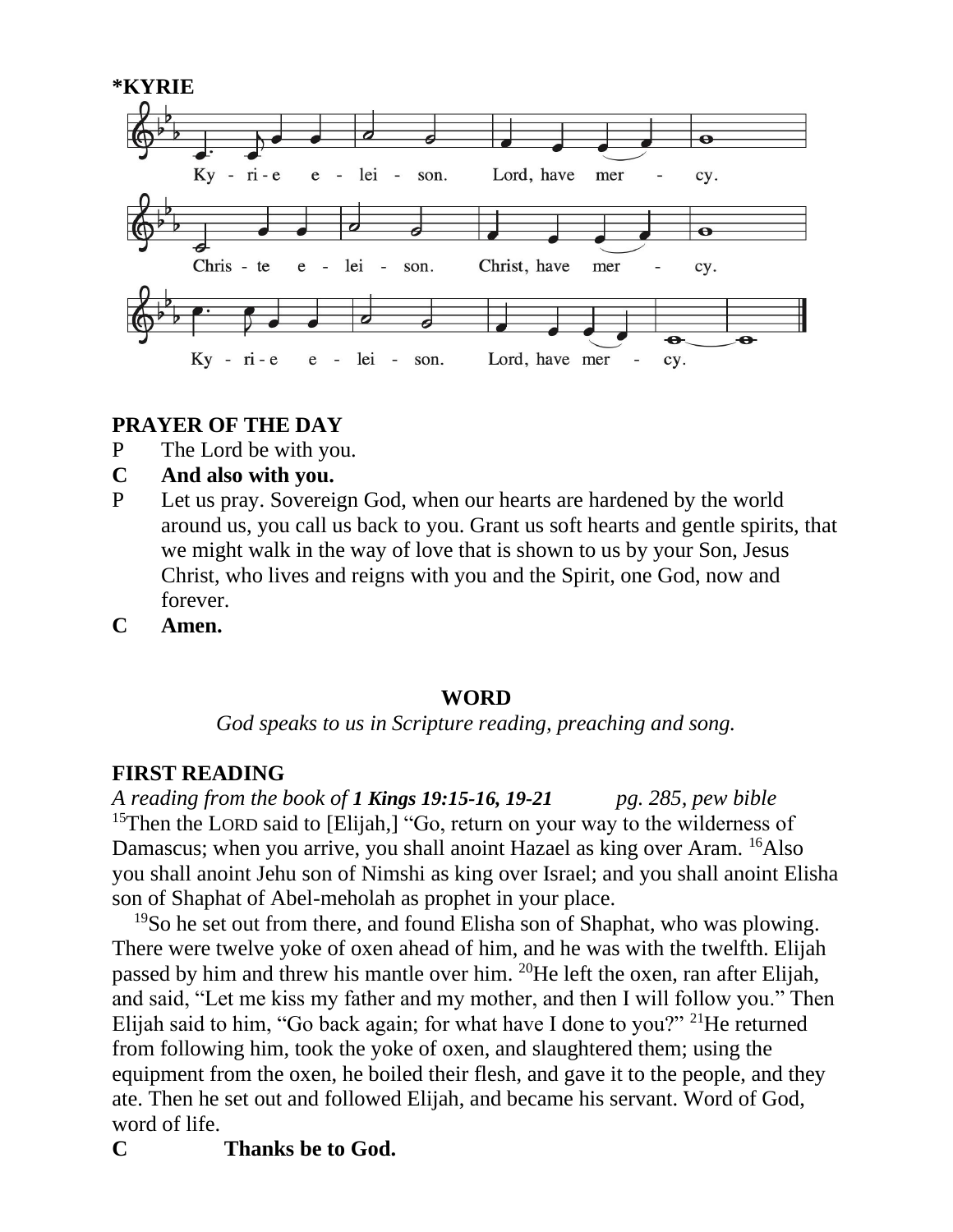#### **PSALM 16**

<sup>1</sup>Protect me, O God, for I take ref- <sup>|</sup> uge in you;

I have said to the Lord, "You are my Lord, my good a- **<sup>|</sup>** bove all other."

**<sup>2</sup>All my delight is in the godly that are <sup>|</sup> in the land,**

**upon those who are noble a- <sup>|</sup> mong the people.**

<sup>3</sup>But those who run after **<sup>|</sup>** other gods

shall have their troubles **<sup>|</sup>** multiplied.

**4 I will not pour out drink offerings <sup>|</sup> to such gods,**

**never take their names up- <sup>|</sup> on my lips.**

<sup>5</sup>O Lord, you are my portion **<sup>|</sup>** and my cup; it is you who up- **<sup>|</sup>** hold my lot.

**<sup>6</sup>My boundaries enclose a <sup>|</sup> pleasant land; indeed, I have a <sup>|</sup> rich inheritance.**

7 I will bless the Lord who **<sup>|</sup>** gives me counsel; my heart teaches me night **<sup>|</sup>** after night.

**8 I have set the Lord al- <sup>|</sup> ways before me; because God is at my right hand, I shall <sup>|</sup> not be shaken. REFRAIN**

<sup>9</sup>My heart, therefore, is glad, and my spir- it rejoices;

my body also shall **<sup>|</sup>** rest in hope.

**<sup>10</sup>For you will not abandon me <sup>|</sup> to the grave, nor let your holy one <sup>|</sup> see the pit.**

<sup>11</sup>You will show me the  $\vert$  path of life;

in your presence there is fullness of joy, and in your right hand are pleasures for **|** evermore. **REFRAIN**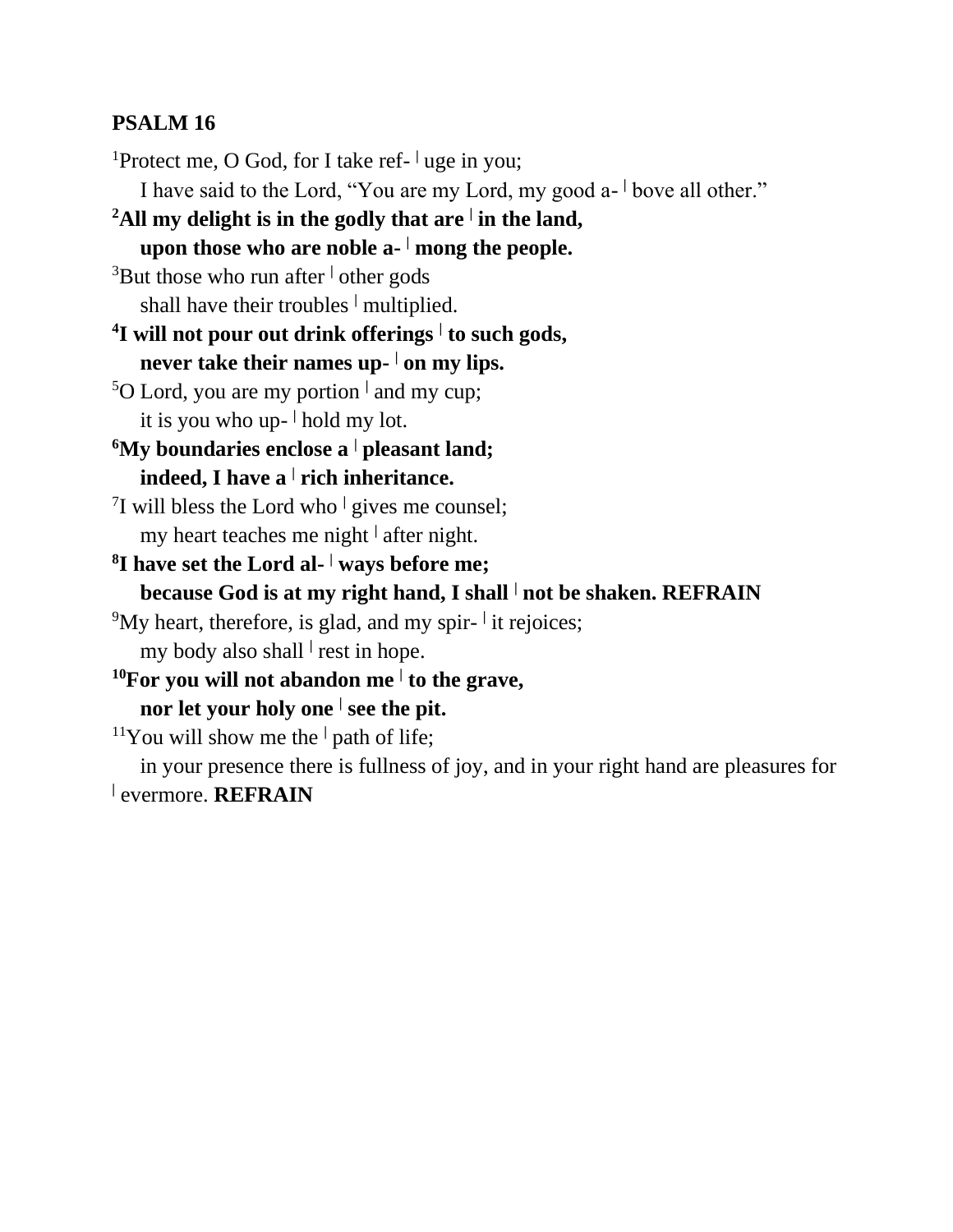#### **GOSPEL ACCLAMATION**

#### $\overline{\mathbf{e}}$  $\overline{\mathbf{u}}$ Hal-le, hal - le, hal  $1e$  $\mathbf{u}$  $\overline{a}$ jah. Hal-le, hal-le, hal-8 Hal-le, hal-le, hal le lu jah. le  $\text{Hal} - \text{le} - \text{lu} - \text{jah}.$  $\overline{\mathbf{e}}$ lu jah. Hal -  $le - lu - jah$ . Hal - le - lu jah.

# Halle, Halle, Hallelujah

#### **GOSPEL**

P The Holy Gospel according to Luke

#### **C Glory to you, O Lord.**

<sup>51</sup>When the days drew near for [Jesus] to be taken up, he set his face to go to Jerusalem. <sup>52</sup>And he sent messengers ahead of him. On their way they entered a village of the Samaritans to make ready for him; <sup>53</sup>but they did not receive him, because his face was set toward Jerusalem. <sup>54</sup>When his disciples James and John saw it, they said, "Lord, do you want us to command fire to come down from heaven and consume them?" <sup>55</sup>But he turned and rebuked them. <sup>56</sup>Then they went on to another village. <sup>57</sup>As they were going along the road, someone said to him, "I will follow you wherever you go."<sup>58</sup>And Jesus said to him, "Foxes have holes, and birds of the air have nests; but the Son of Man has nowhere to lay his head." <sup>59</sup>To another he said, "Follow me." But he said, "Lord, first let me go and bury my father." <sup>60</sup>But Jesus said to him, "Let the dead bury their own dead; but as for you, go and proclaim the kingdom of God." <sup>61</sup>Another said, "I will follow you, Lord; but let me first say farewell to those at my home." <sup>62</sup>Jesus said to him, "No one who puts a hand to the plow and looks back is fit for the kingdom of God."

- P The Gospel of the Lord.
- **C Praise to you, O Christ.**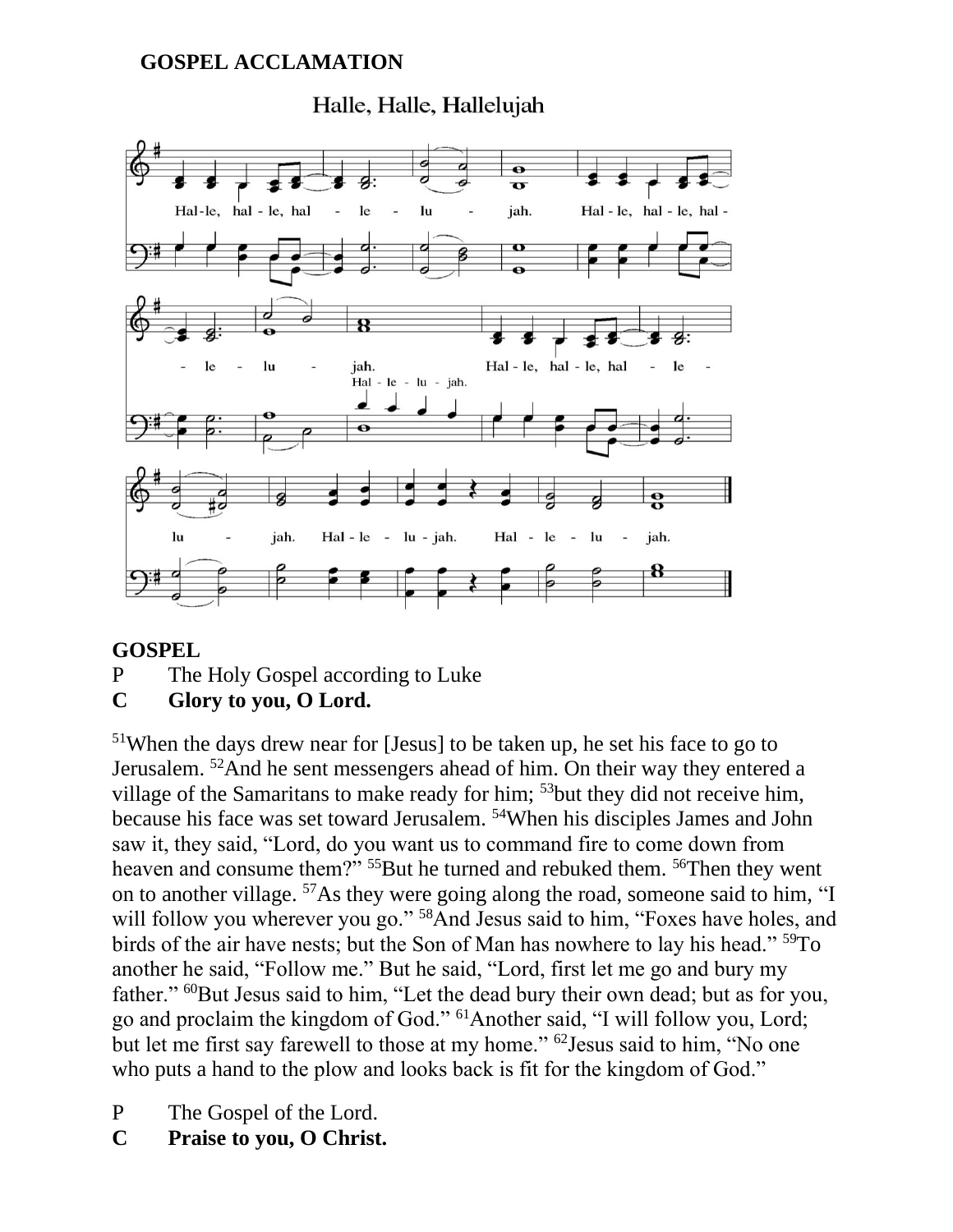#### **CHILDREN'S SERMON We Shall Overcome**

#### **SERMON**

#### **SILENCE FOR REFLECTION**

**HYMN OF THE DAY - Christ, Your Words of Love Confound Us** Christ, your words of love confound us, even as we give you praise For the lessons that you teach us seem so far from this world's ways How can we love those who hate us? How can we love enemies? What of people who abuse us? How can we love even these?

Make us mindful: love is action, not a feeling that uplifts In each daily situation, love's the greatest of all gifts. It's the wiser, stronger person who will break the chain of hate Love can usher in redemption; love can make a people great

Faced with those who seek to hurt us, make us confident and free You don't call us to be helpless but to stand with dignity Lord, when others are demanding, may we know they matter more Than our money or possessions. May we share, not keeping score.

If we love just those who love us, where's the giving? Where's the grace? Even sinners try to do this; they have friends that they embrace May we do Lord, unto others as we'd have them also do You have shown us: love is action. May we love, and make things new Text: Copyright © 2019 by Carolyn Winfrey Gillette. All rights reserved.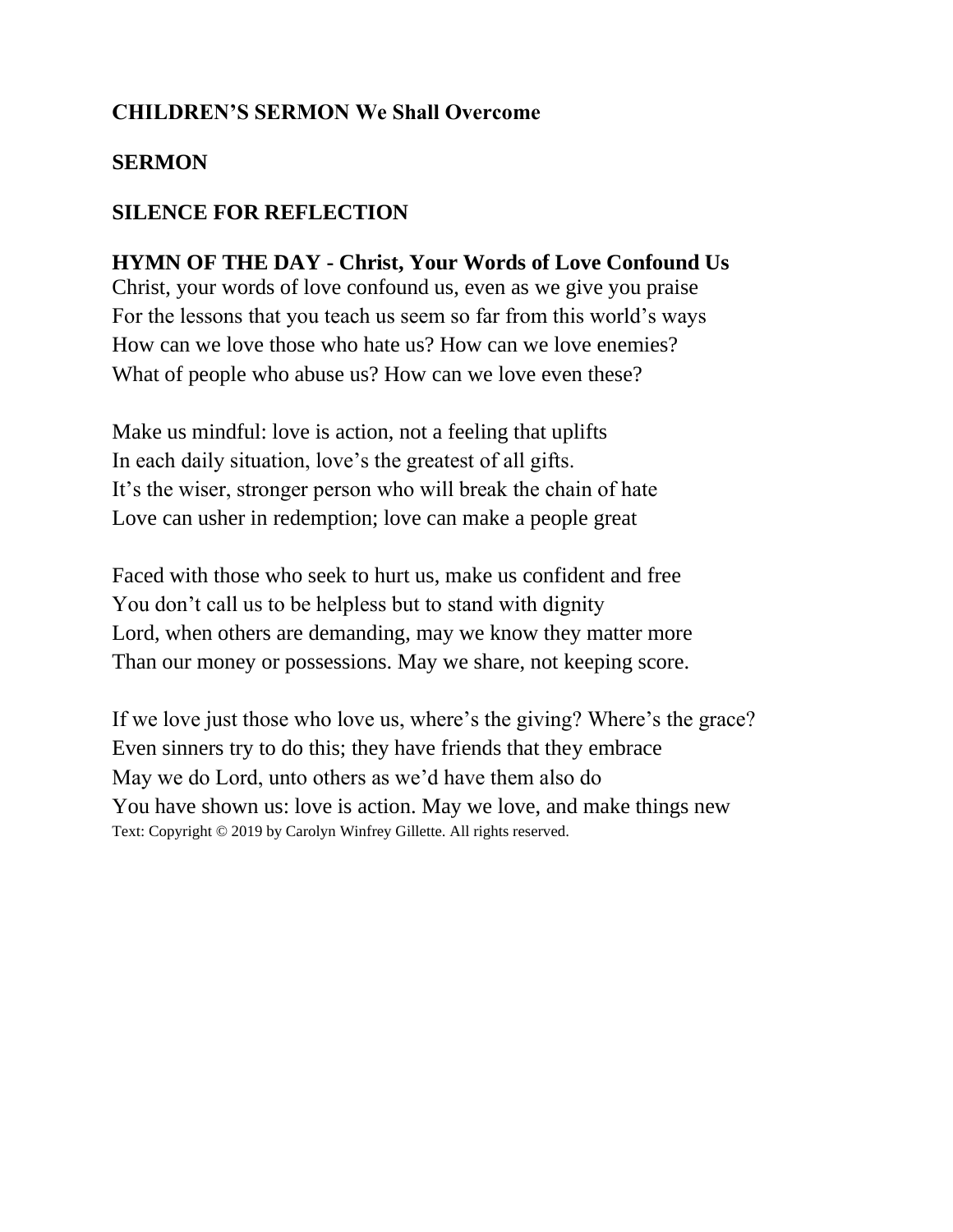#### **PRAYERS OF INTERCESSION**

- P United in Christ and guided by the Spirit, we pray for the church, the creation, and all in need.
- A Nurturing God, we pray for Henry on his baptism day, and for his parents, Melissa and Brad. Fill him with your abundant love and gift him with the knowledge of your presence, that his life may reflect your love. Lord, in your mercy,

# **C Hear our prayer**

A Loving God, we pray for those grieving, injured, and displaced after the earthquake in Afghanistan, and for all relief and aid efforts. Lord, in your mercy,

# **C Hear our prayer**

A God of Shalom, we pray for the people of Ethiopia, as their nation is torn apart by civil war. And we continue to pray for those whose lives have been upended by the war in Ukraine, including civilians trapped in their homes, prisoners of war held behind enemy lines, and those grieving loved ones who've been killed. Lord, in your mercy,

# **C Hear our prayer**

A Expansive God, we pray for those organizing and attending Pride Celebrations, including Zion, that we might be a healing and welcoming presence. We pray also for LGBTQIA+ siblings who cannot yet feel safe coming out. Lord, in your mercy,

#### **C Hear our prayer**

- A Finally, we pray for all those who are sick and yearn for your gentle, loving care, especially Awald, Betty, Donna, Jan, Joe, and Adolfo.
- P We pray also, aloud and quietly, for the joys and concerns we name before you now (pause). Trusting in your mercy, through your Son Jesus Christ our Lord,
- **C Amen**

#### **PEACE**

- P The peace of the Lord be with you always.
- **C And also with you.**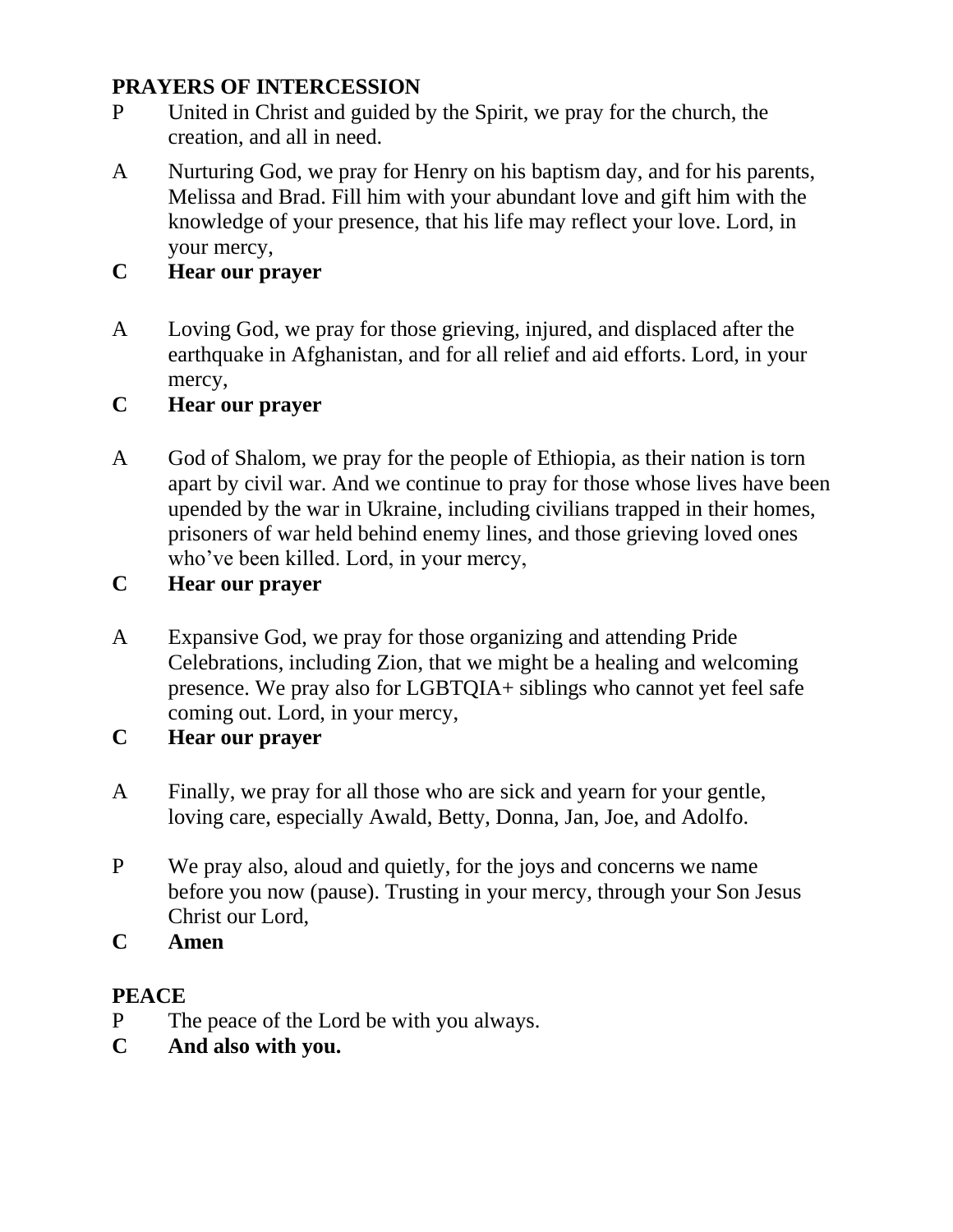# **THE MEAL**

*God feeds us with the presence of Christ, who comes to us in love.*

# **OFFERING**

**ANTHEM** *something on piano*

# **OFFERING PRAYER**

A Let us pray.

God of abundance:

you have set before us a plentiful harvest.

As we feast on your goodness,

strengthen us to labor in your field,

and equip us to bear fruit for the good of all,

in the name of Jesus.

**C Amen.**

# **DIALOGUE**

- P The Lord be with you.
- **C And also with you.**
- P Lift up your hearts.
- **C We lift them to the Lord.**
- P Let us give thanks to the Lord our God.
- **C It is right to give our thanks and praise.**

# **PREFACE**

It is indeed right, our duty and our joy,

that we should at all times and in all places

give thanks and praise to you, almighty and merciful God.

You call us to love our enemies

And grant us the grace to do so.

And so, with the Good Samaritan and the Syrophonecian woman,

with Joseph and Stephen, with all who show us how to love,

and with angels and archangels, cherubim and seraphim,

we praise your name and join their unending hymn: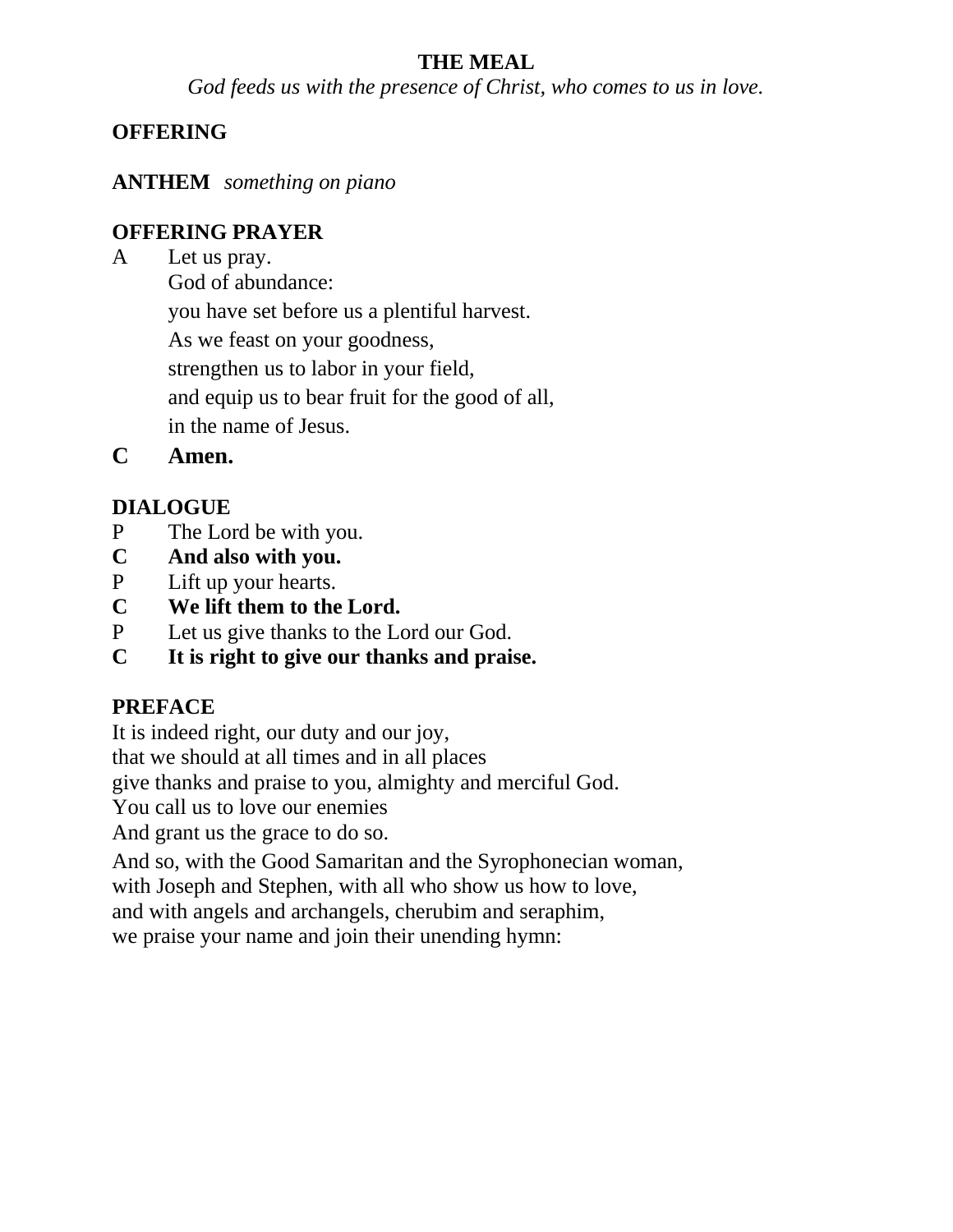

#### **WORDS OF INSTITUTION**

In the night in which he was betrayed, our Lord Jesus took bread, and gave thanks; broke it, and gave it to his disciples, saying: Take and eat; this is my body, given for you. Do this for the remembrance of me.

> Again, after supper, he took the cup, gave thanks, and gave it for all to drink, saying: This cup is the new covenant in my blood, shed for you and for all people for the forgiveness of sin. Do this for the remembrance of me.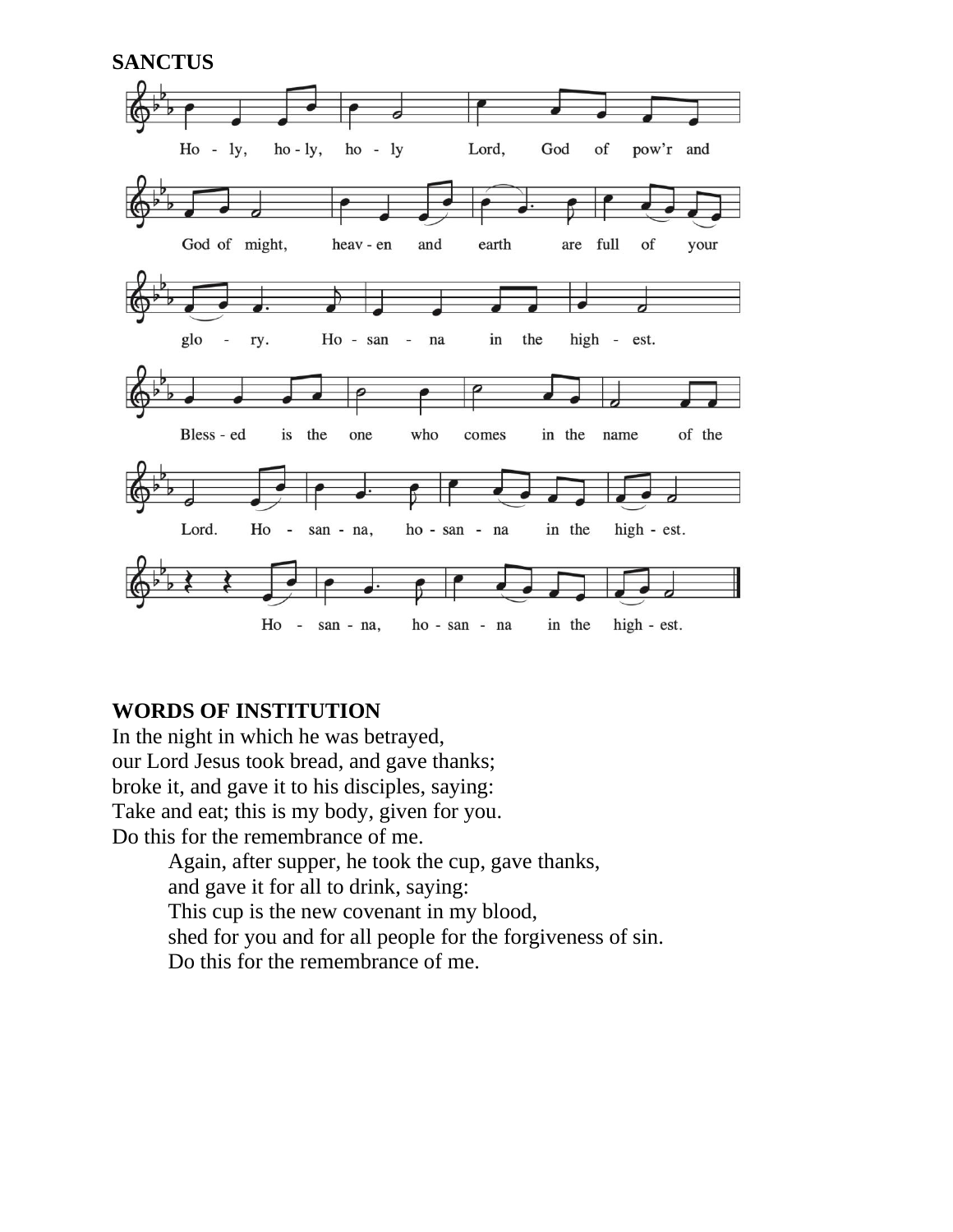#### **LORD'S PRAYER**

P Gathered into one by the Holy Spirit, we pray the prayer that Jesus taught us: **Our Father, who art in heaven, hallowed be thy name, thy kingdom come, thy will be done, on earth as it is in heaven. Give us this day our daily bread; and forgive us our trespasses, as we forgive those who trespass against us; and lead us not into temptation, but deliver us from evil. For thine is the kingdom, and the power, and the glory, forever and ever. Amen.**

# **INVITATION TO COMMUNION**

P In Christ's presence there is fullness of joy. Come to the banquet.

### **COMMUNION HYMNS**

#### **Loving Those Who Hate Us O God the Things that Make for Peace**

#### **TABLE BLESSING**

P Now that you have tasted the goodness of God in bread and wine, let us be the body of Christ, blessed and broken for the whole world. **Amen.**

# **PRAYER AFTER COMMUNION**

- A Let us pray. Life-giving God, through this meal you have bandaged our wounds and fed us with your mercy. Now send us forth to live for others, both friend and stranger, that all may come to know your love. This we pray in the name of Jesus.
- **C Amen.**